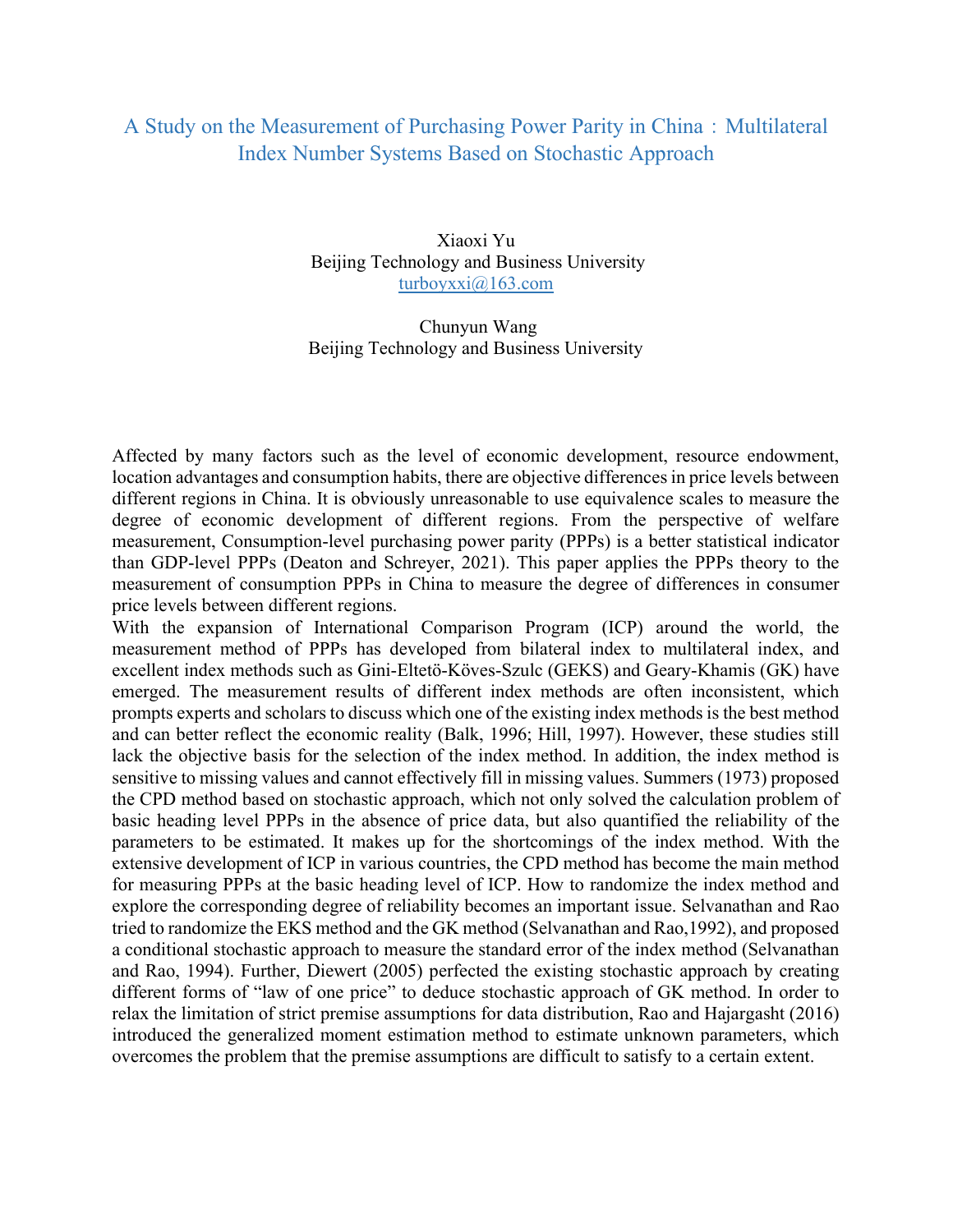With the continuous development and improvement of PPPs measurement methods after China officially participated in the global ICP in 2005, domestic and foreign experts and scholars explored the applicability of different methods in the measurement of PPPs in China (Yu, 2006; Brandt and Holz, 2006; Chen and Hu, 2019). However, the existing studies on PPPs in China all use the index method to measure and analyze the robustness of the results through comparing the differences between the results of different methods. There is a lack of quantitative research on the reliability of the results.

According to the above problem, this paper further optimizes the existing stochastic method based on a systematic study of the stochastic approach proposed by Rao and Hajargasht (2016), builds a generalized framework of the multilateral index number system under the stochastic approach for measuring purchasing power parity in China and combines multi-source data to calculate the consumption PPPs between different regions in China. Finally, this paper calculates the purchasing power parity of 31 regions in China, analyzes the actual consumption level among different regions in China and depicts the consumption gap between residents in different regions.

## Method

This paper conducts extended research on the existing stochastic approach (Rao and Hajargasht, 2016), builds a generalized framework of the multilateral index number system under the stochastic approach and deduces the GK system and the Rao system under the stochastic approach. In this way, the reliability of the measurement results can be quantified while measuring the purchasing power parity of 31 regions in China. The generalized framework of the multilateral index number system under the stochastic approach constructed in this paper is shown in the following picture.



Picture 1 The generalized framework of the multilateral index number system under the stochastic approach

Data

By integrating the data of Price Monitoring Center of National Development and Reform Commission, network data at the micro level and the database of National Bureau of Statistics at the macro level, this paper obtained a set of comparable price data at the regional level in China and calculated the purchasing power parity of 31 regions in China. Table 1 gives the data details.